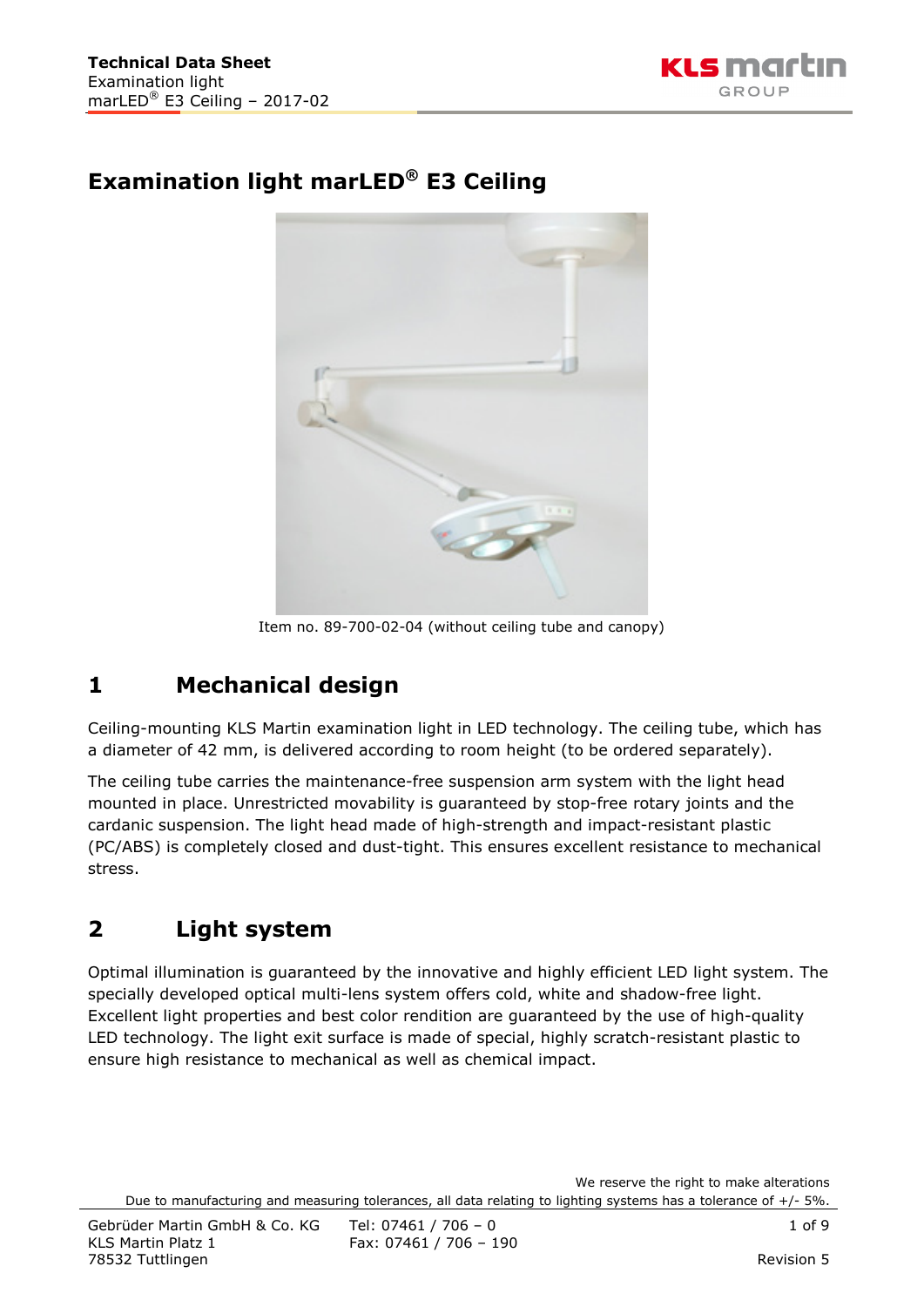

### **3 Operation**

The ON/OFF and brightness control buttons are ergonomically integrated into the light head in the form of a seamless, flush-mounted membrane keypad. Together with the smooth surface of the light head, this enables fast cleaning and wiping disinfection. To ensure easy positioning, the light head features an integrated handle. This handle component can be easily replaced with one of the following handle versions at the user's choice.

Optional handle elements:

Option 1: Sterilizable Handle

Option 2: Handle for Sterile Disposable Cover

| <b>Optional handle elements</b>                                                                                                   | <b>Illustration</b> | Item no.                                                                                               |
|-----------------------------------------------------------------------------------------------------------------------------------|---------------------|--------------------------------------------------------------------------------------------------------|
| Option 1: Light equipped with sterilizable<br>handle for sterile operation.                                                       |                     | 89-700-05-04<br>Handle adapter and<br>2 x sterile handle                                               |
| <b>Option 2:</b> As an alternative, the light can be<br>equipped with handle elements for the use of<br>disposable handle covers. |                     | 89-940-02-04<br>Handle for sterile<br>covers<br>89-940-20-04<br>Sterile covers<br>$(100 \text{ pcs.})$ |

We reserve the right to make alterations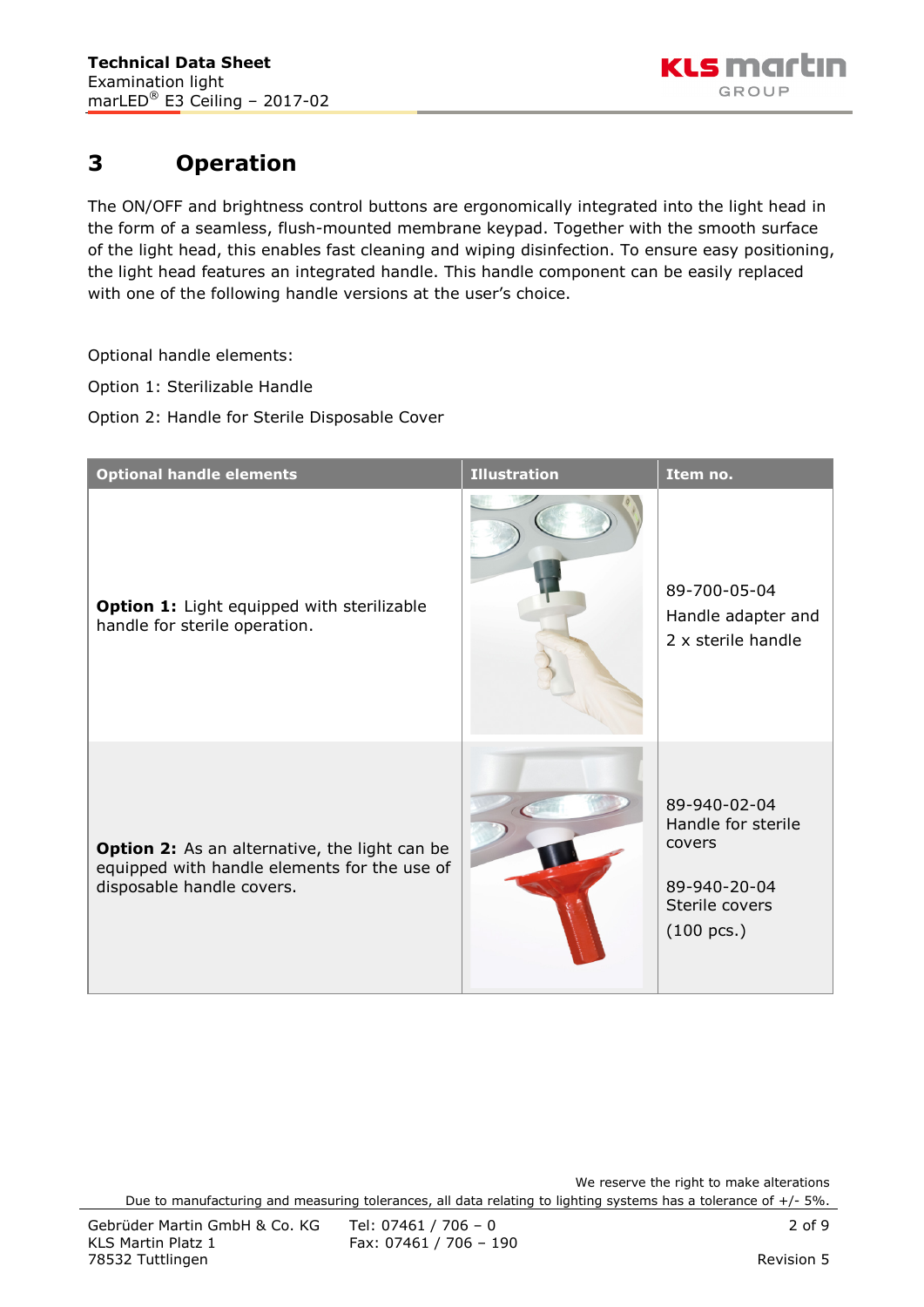

| <b>Electrical Data</b>                                     |           | marLED <sup>®</sup> E3 Ceiling             |
|------------------------------------------------------------|-----------|--------------------------------------------|
| Power module                                               |           | integrated into light head                 |
| Supply voltage, primary                                    | $\vee$    | 100 - 240 VAC, 50 - 60 Hz                  |
| Power input at 220 - 240 VAC                               | <b>VA</b> | 39                                         |
| Power input at 100 - 130 VAC                               | <b>VA</b> | 32                                         |
| Power input, light sources                                 | W         | $3 \times 5$                               |
| Voltage available at point of<br>wall- or ceiling-mounting | $\vee$    | $100 - 240$ VAC                            |
| Anticipated LED service life                               | h         | 40,000                                     |
| Voltage stabilization (electronic)                         |           | yes                                        |
| Focus / light field adjustment                             |           | fixed                                      |
| Starting performance                                       |           | last setting                               |
| Automatic switch-over to<br>standby light source           |           | not required, 3 light sources<br>available |
| Spare light sources                                        |           | available from KLS Martin                  |
| Electronic system meets<br>requirements acc. to            |           | VDE/IEC                                    |
| Classification acc. to MPG<br>(Medical Devices Act / MDD)  |           | $\mathbf I$                                |
| Protection class acc. to<br>IEC 60601                      |           | I                                          |
| Degree of protection: suspension<br>system                 |           | <b>IP30</b>                                |
| Degree of protection: light head                           |           | IP42                                       |
| Conformity                                                 |           | <b>CE</b>                                  |

We reserve the right to make alterations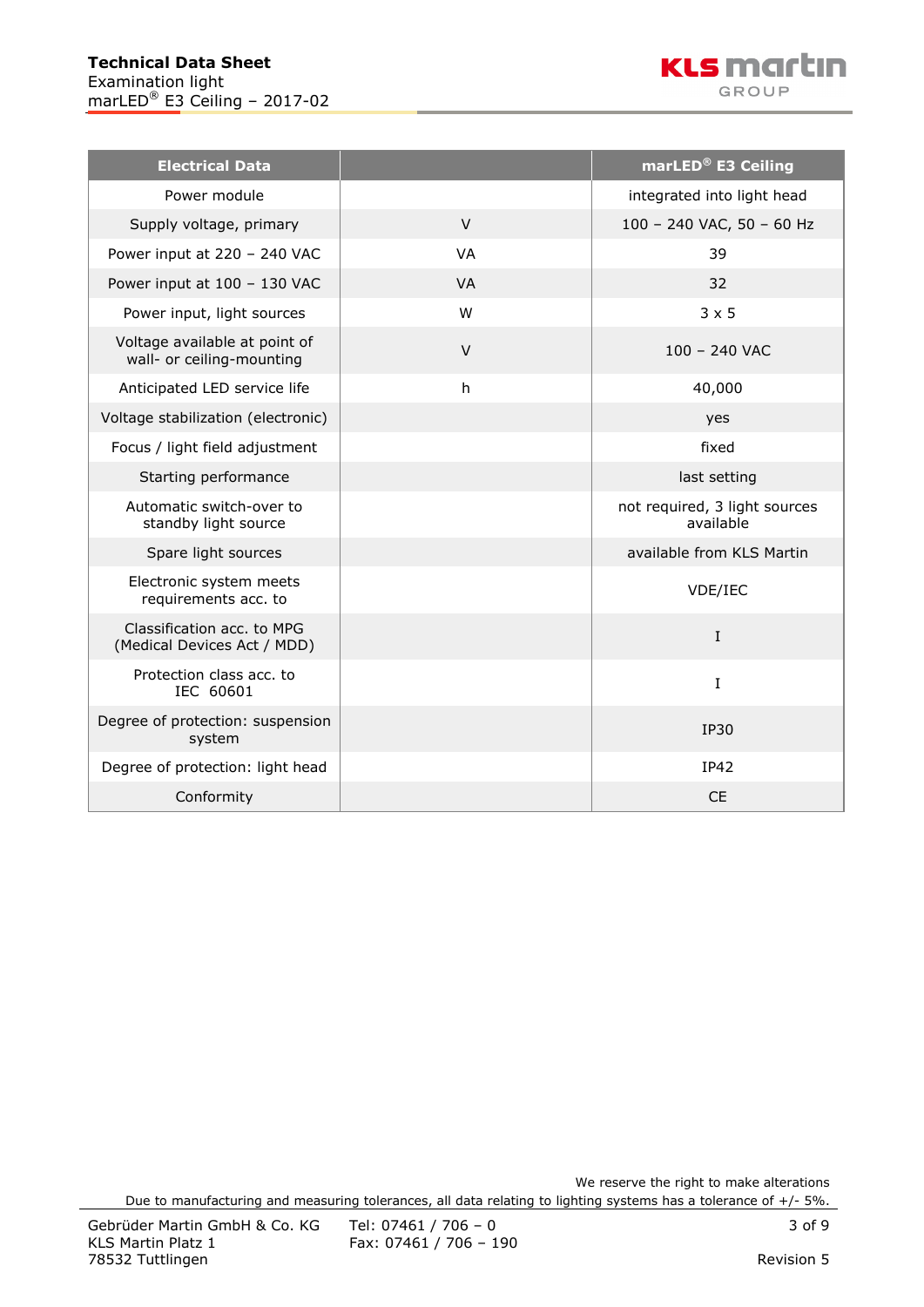

| <b>Photometric Data</b>                                              |                        | marLED <sup>®</sup> E3 Ceiling |
|----------------------------------------------------------------------|------------------------|--------------------------------|
| Central illuminance, electrically dimmable<br>from/to                | $\frac{0}{0}$          | $30 - 100\%$                   |
| Central illuminance at a distance of 1 m                             | $\mathsf{I}\mathsf{x}$ | 100,000                        |
| Light field diameter (d10, distance 1 m)                             | mm                     | 170                            |
| Light field diameter (d50, distance 1 m)                             | mm                     | 85                             |
| Color temperature                                                    | K                      | 4,300                          |
| Color rendering index (CRI) $[Ra(1 - 8)]$                            |                        | 95                             |
| Total radiation strength at max. lighting<br>intensity               | W/m                    | 364                            |
| Illumination depth (without refocusing)<br>L1/L2<br>at 20%<br>at 60% | mm                     | 825 / 820<br>600 / 320         |
| Working range from/to (without refocusing)<br>at 20%<br>at 60%       | mm                     | 175-1820<br>400-1320           |
| UV irradiance for wavelengths<br>$< 400$ nm                          | W/m <sup>2</sup>       | 3                              |

| <b>Mechanical Data</b>                                                 |    | marLED <sup>®</sup> E3 Ceiling |
|------------------------------------------------------------------------|----|--------------------------------|
| Min. room height (power module on ceiling<br>flange / headroom 2.00 m) | mm | 2452                           |
| Operating forces on light head                                         | N  | acc. to standard               |
| Range of movement                                                      | mm | 1772                           |
| Spring arm height adjustment (depending<br>on room height)             | mm | 1312                           |
| Top position of light head at a headroom of<br>2.00 m                  | mm | 2665                           |
| Dimensions: diameter of ceiling anchor<br>plate                        | mm | $140 \times 140$               |
| Bottom position of light head at a headroom<br>of $2.00 \text{ m}$     | mm | 1353                           |
| Force required for moving light head<br>up / down                      | N  | 8                              |
| Force required for swiveling the light head                            | N  | $\overline{2}$                 |
| Max. vertical force due to weight                                      | N  | 98                             |
| Total weight                                                           | kg | 9                              |
| Single weight (approx.): standard ceiling<br>tube                      | kg | 4.5                            |

We reserve the right to make alterations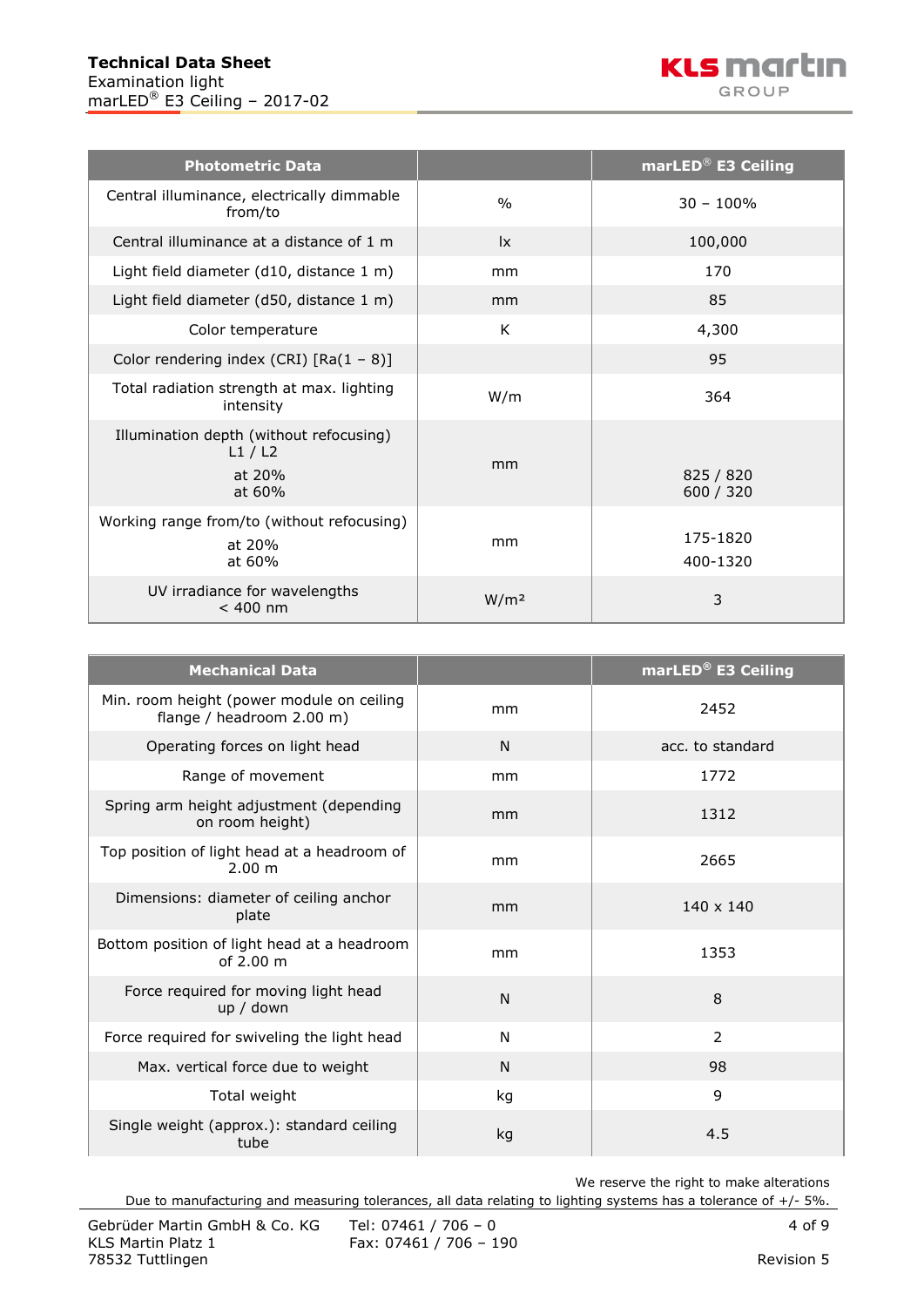

| <b>Mechanical Data</b>                                                      |                             | marLED <sup>®</sup> E3 Ceiling                |
|-----------------------------------------------------------------------------|-----------------------------|-----------------------------------------------|
| Single weight (approx.): tracking arm,<br>central bearing shaft, spring arm | kg                          | 4                                             |
| Single weight (approx.): light head                                         | kg                          | approx. 2                                     |
| Torque, bending moment                                                      | Nm                          | 65                                            |
| Permissible ambient temperature range<br>during operation                   | $^{\circ}$ C / $^{\circ}$ F | +5° to +40°C [41 - 104°F]                     |
| Storage temperature                                                         | $^{\circ}$ C / $^{\circ}$ F | $-10^{\circ}$ to $+50^{\circ}$ C [14 - 122°F] |
| Canopy dimensions                                                           | mm                          | 364 x 125.5                                   |
| Number of castors                                                           | pcs                         | none                                          |
| Number of lockable castors                                                  | pcs                         | none                                          |
| Castor diameter                                                             | mm                          | none                                          |
| Light head flow contact area                                                | cm <sup>2</sup>             | data to follow soon                           |
| Light head height (w/o sterile handle)                                      | mm                          | approx. 85                                    |
| Light head dimensions                                                       | mm                          | approx. 300 x 310                             |

Additional components required:

- ceiling tube (length acc. to room height)
- canopy (as ceiling flange cover)

We reserve the right to make alterations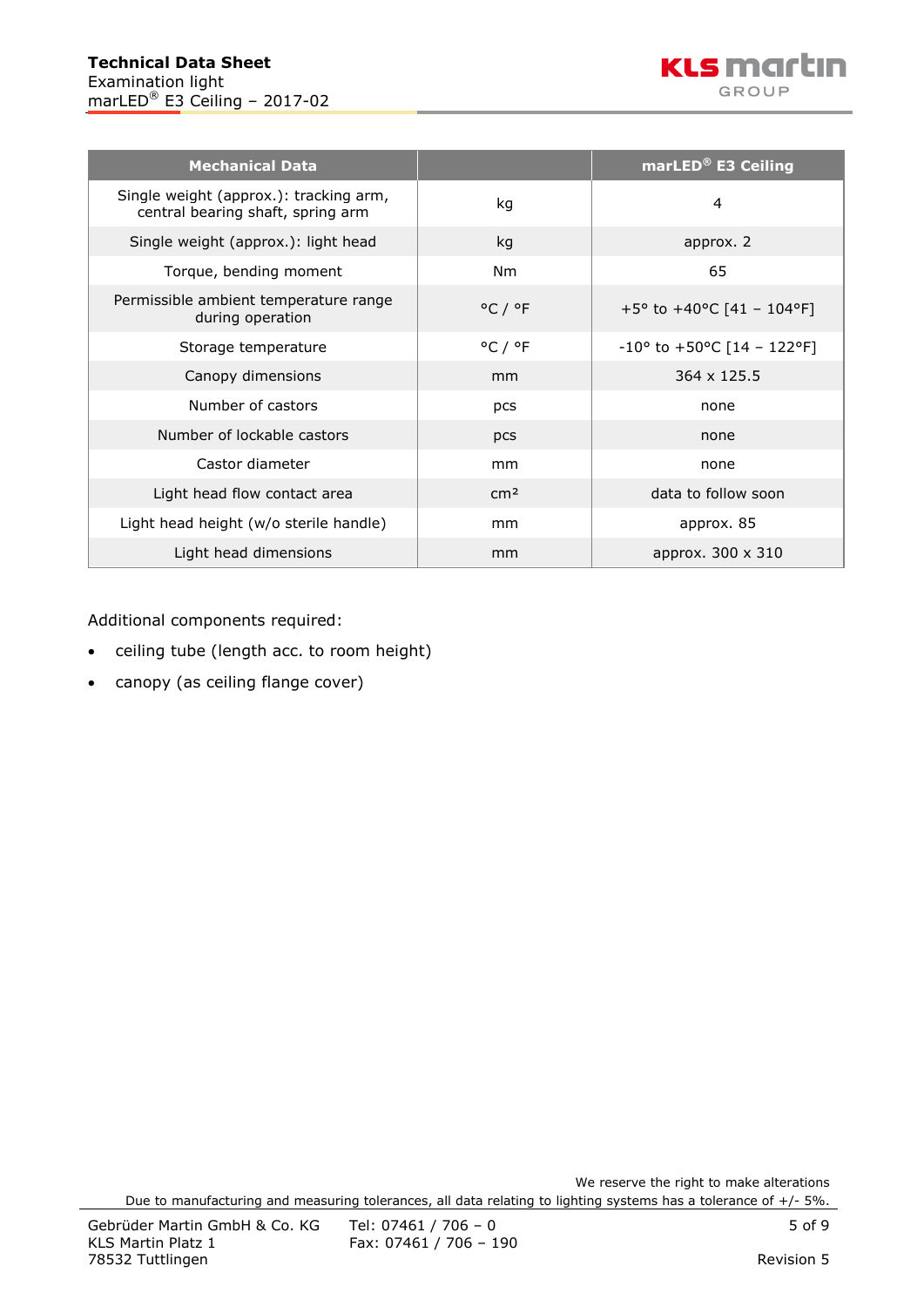

Technical drawing:





We reserve the right to make alterations Due to manufacturing and measuring tolerances, all data relating to lighting systems has a tolerance of +/- 5%.

Fax: 07461 / 706 - 190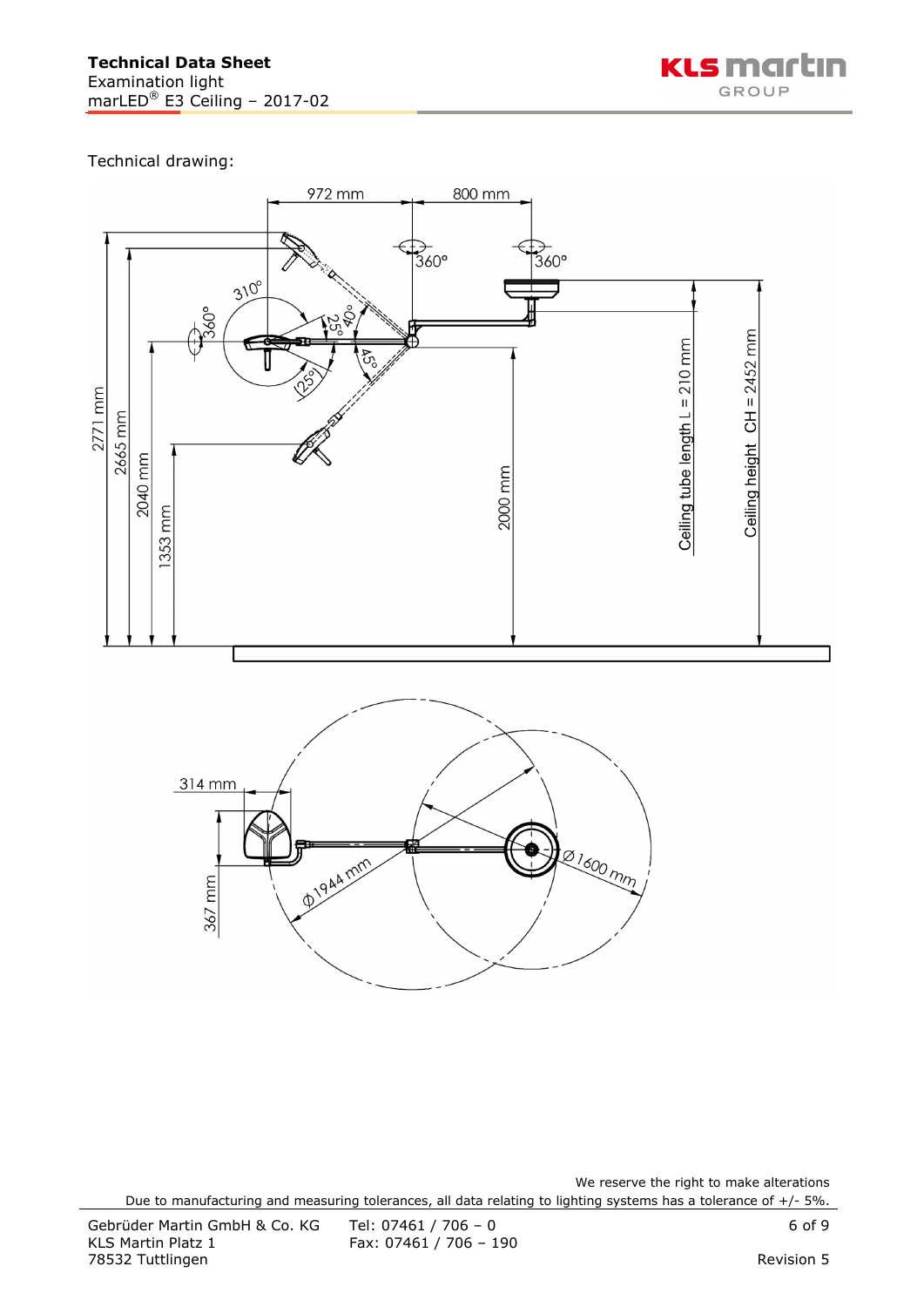# **4 Selecting the ceiling tube**

| Ceiling height CH from  to<br>$(in mm)$ , |      | <b>Ceiling tube length L</b><br>(in mm) | Item no.     |
|-------------------------------------------|------|-----------------------------------------|--------------|
| 2400                                      | 2452 | 210                                     | 89-972-70-04 |
| 2453                                      | 2502 | 260                                     | 89-972-71-04 |
| 2503                                      | 2602 | 360                                     | 89-972-72-04 |
| 2603                                      | 2702 | 460                                     | 89-972-73-04 |
| 2703                                      | 2802 | 560                                     | 89-972-74-04 |
| 2803                                      | 2902 | 660                                     | 89-972-75-04 |
| 2903                                      | 3002 | 760                                     | 89-972-76-04 |
| 3003                                      | 3102 | 860                                     | 89-972-77-04 |
| 3103                                      | 3202 | 960                                     | 89-972-78-04 |
| 3203                                      | 3302 | 1060                                    | 89-972-79-04 |
| 3303                                      | 3402 | 1160                                    | 89-972-80-04 |
| 3403                                      | 3502 | 1260                                    | 89-972-81-04 |
| 3503                                      | 3602 | 1360                                    | 89-972-82-04 |
| 3603                                      | 3702 | 1460                                    | 89-972-83-04 |
| 3703                                      | 3802 | 1560                                    | 89-972-84-04 |



We reserve the right to make alterations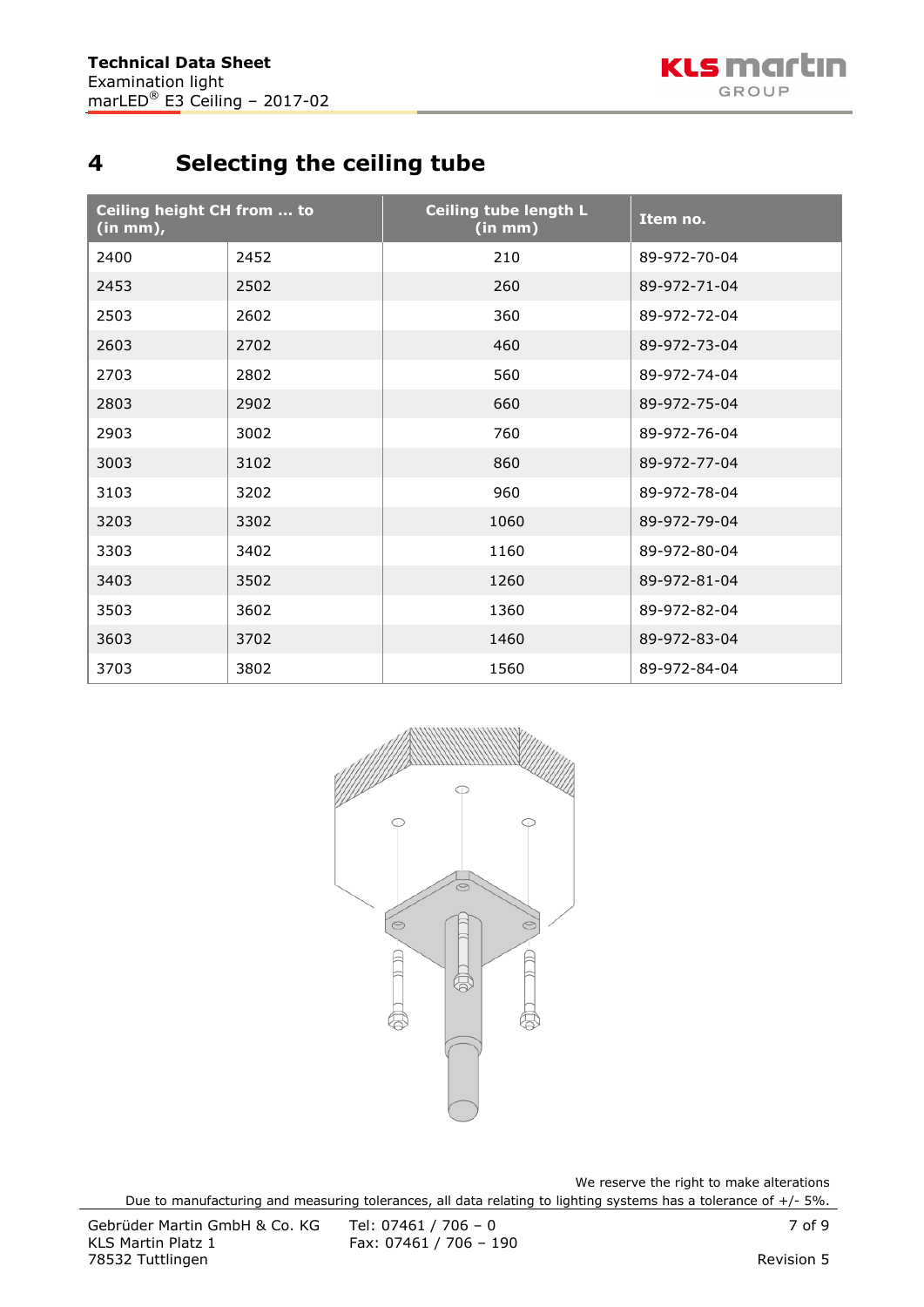

# **Intermediate Ceiling Assembly**

| <b>Dimensions (in mm)</b> | Item no.     |
|---------------------------|--------------|
| 200                       | 89-965-02-04 |
| 300                       | 89-965-03-04 |
| 400                       | 89-965-04-04 |
| 500                       | 89-965-05-04 |
| 600                       | 89-965-06-04 |
| 700                       | 89-965-07-04 |
| 800                       | 89-965-08-04 |
| 900                       | 89-965-09-04 |
| 1000                      | 89-965-10-04 |
| 1100                      | 89-965-11-04 |
| 1200                      | 89-965-12-04 |
| 1300                      | 89-965-13-04 |
| 1400                      | 89-965-14-04 |
| 1500                      | 89-965-15-04 |
| 1600                      | 89-965-16-04 |
| 1700                      | 89-965-17-04 |



We reserve the right to make alterations